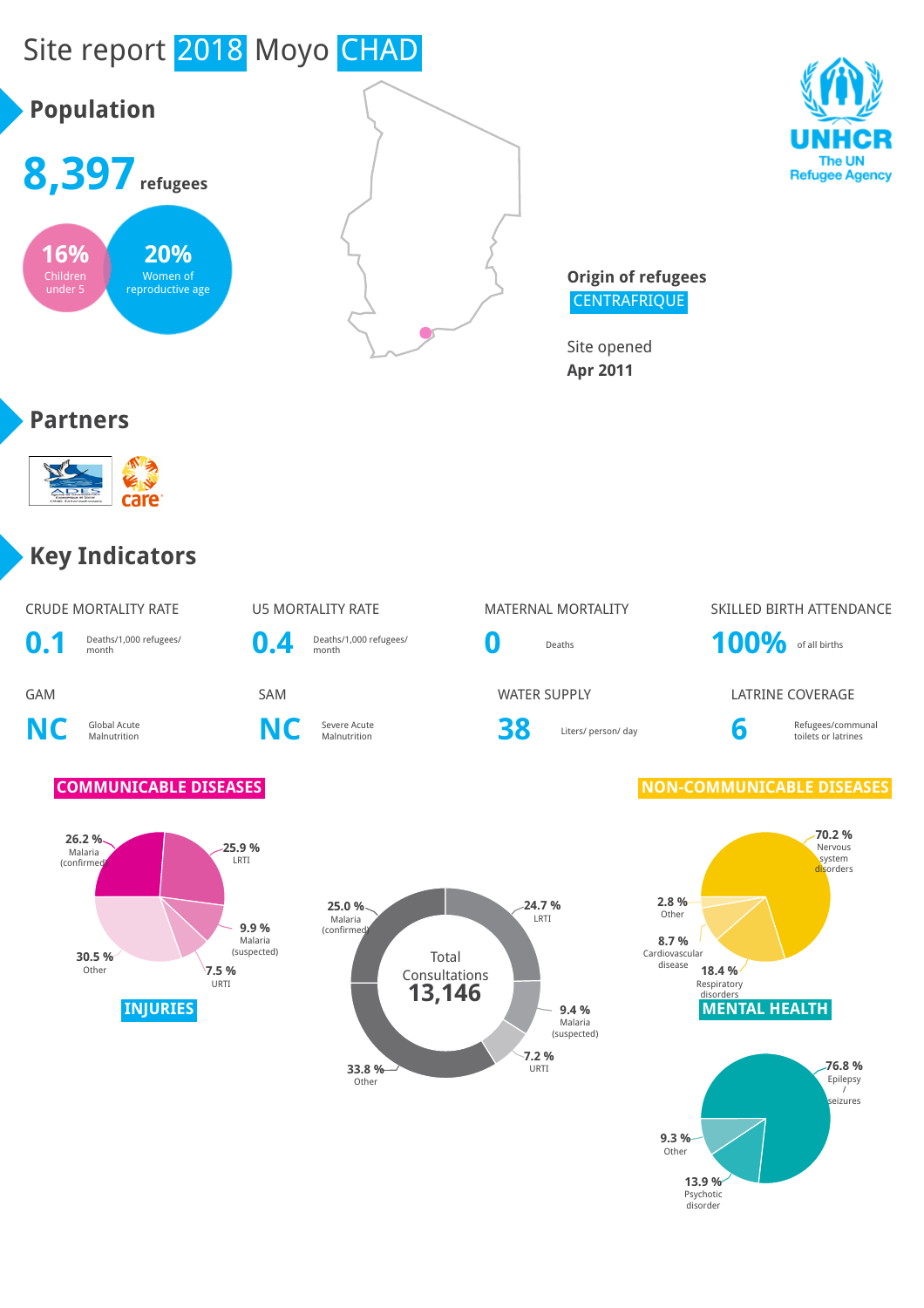### **Public Health**

| <b>HEALTH STAFFING</b>                                      | <b>INDICATOR</b> | <b>STANDARD</b> |           | <b>MORBIDITY</b>                                 | <b>INDICATOR</b> | <b>STANDARD</b> |   |   |
|-------------------------------------------------------------|------------------|-----------------|-----------|--------------------------------------------------|------------------|-----------------|---|---|
| Number of medical doctors                                   |                  | 1: 50,000       | ◙         | Incidence of malaria among children under        | 90               |                 |   |   |
| Number of qualified nurses                                  | 3                | 1:10,000        | ◙         | Incidence of watery diarrhoea among              | 6                |                 |   |   |
| Number of community health workers                          | 19               | 1: 1,000        | ◙         | children under 5                                 |                  |                 |   |   |
| <b>ACCESS AND UTILIZATION</b>                               | <b>INDICATOR</b> | <b>STANDARD</b> |           | Incidence of pneumonia among children<br>under 5 | 120              |                 |   |   |
| Consultations per trained clinician per day                 | 45               | < 50            | Ø         | Incidence of pneumonia among over 5              | 34               |                 |   |   |
| Health utilisation rate (new visits / refugee /             | 1.6              | $1 - 4$         | ◙         | Tuberculosis success rate                        | 100%             | < 90%           | ◙ |   |
| year)<br>Proportion of host population consultations        | 48%              |                 |           | Were any MDR/X-TB cases diagnosed among<br>PoCs? | <b>No</b>        | <b>No</b>       | ☺ |   |
| <b>MORTALITY</b>                                            | <b>INDICATOR</b> | <b>STANDARD</b> |           | <b>VACCINATION</b>                               | <b>INDICATOR</b> | <b>STANDARD</b> |   |   |
| <b>Crude Mortality Rate</b><br>(CMR) (/1000/month)          | 0.1              | < 0.75          | $\bullet$ | Full vaccination coverage                        | 91%              | $< 95\%$        |   |   |
| <b>Under-five Mortality Rate</b><br>(U5MR) (/1000/month)    | 0.4              | < 1.5           | Ø         | Measles vaccination coverage                     |                  | Not collected   |   |   |
| <b>Infant Mortality Rate</b><br>(IMR) (/1000 livebirths)    | 14.3             | < 30            | $\bullet$ | Source of vaccination data                       | <b>HIS</b>       |                 |   |   |
| <b>Neonatal Mortality Rate</b><br>(NNMR) (/1000 livebirths) | $\mathbf 0$      | < 20            | $\bullet$ | <b>IN-PATIENT DEPARTMENT (IPD)</b>               | <b>INDICATOR</b> | <b>STANDARD</b> |   |   |
| <b>OUTBREAK ALERT AND RESPONSE</b>                          | <b>INDICATOR</b> | <b>STANDARD</b> |           | Average length of stay (days)                    | 5.4              |                 |   |   |
| Proportion of outbreaks investigated within 48<br>hours     |                  | 100%            |           | Case fatality rate                               | 0.0              |                 |   |   |
| Number of outbreaks reported                                | $\mathbf 0$      |                 |           | Hospitalisation rate                             | 32.3             | $50 - 150$      |   | Ø |

# **Reproductive Health**

| <b>ANTENATAL CARE</b>                                                                     | <b>INDICATOR</b> | <b>STANDARD</b> |   | <b>FAMILY PLANNING</b>                                                      | <b>INDICATOR</b> | <b>STANDARD</b> |  |
|-------------------------------------------------------------------------------------------|------------------|-----------------|---|-----------------------------------------------------------------------------|------------------|-----------------|--|
| Antenatal care coverage                                                                   | 91%              | > 90%           |   | Contraceptive prevalence rate                                               | 33%              | $\geq 30\%$     |  |
| Coverage of antenatal tetanus vaccination                                                 | 97%              | >95%            |   | Source of contraceptive prevalence data                                     | <b>HIS</b>       |                 |  |
| <b>DELIVERY CARE</b>                                                                      | <b>INDICATOR</b> | <b>STANDARD</b> |   | SEXUAL AND GENDER-BASED VIOLENCE (SGBV)                                     | <b>INDICATOR</b> | <b>STANDARD</b> |  |
| Proportion of births attended by skilled<br>personnel                                     | 100%             | $\geq 90\%$     | Ø | Total number of reported rapes                                              | $\mathbf{0}$     |                 |  |
| Proportion of births conducted by caesarean<br>section                                    | 4%               | $5 - 15%$       | ☺ | Proportion of eligible rape survivors provided<br>with PEP within 72 hours  |                  | 100%            |  |
| Proportion of newborn infants with low birth<br>weight (<2500 gs) (weighed within 72 hrs) | 3%               | < 15%           |   | Proportion of eligible rape survivors provided<br>with ECP within 120 hours |                  | 100%            |  |
| Proportion of teenage pregnancies                                                         | 10%              |                 |   | SEXUALLY TRANSMITTED INFECTIONS (STIS)                                      | <b>INDICATOR</b> | <b>STANDARD</b> |  |
| Still birth rate (/1000 total births / month)                                             | 3                |                 |   | Number of genital ulcer diseases                                            | 16               |                 |  |
| Number of maternal deaths                                                                 | 0                |                 |   | Number of Pelvic Inflammatory diseases                                      | 19               |                 |  |
| Proportion of maternal deaths investigated<br>within 48 hours                             |                  | 100%            |   |                                                                             |                  |                 |  |